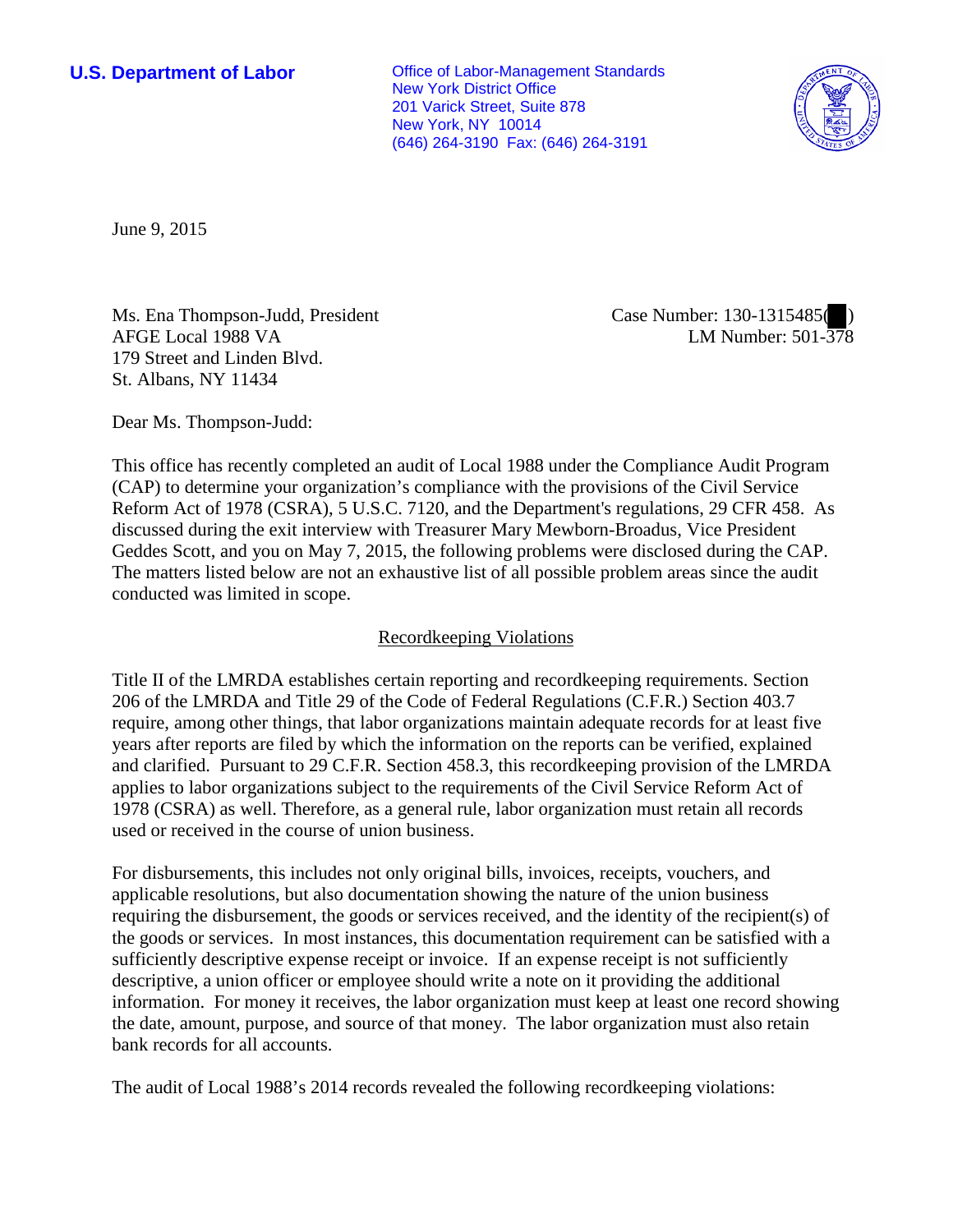#### 1. Reimbursed Expenses

Local 1988 did not retain adequate documentation for reimbursed expenses incurred by union officers totaling at least \$6,853.56. Officers were advanced travel expenses for AFGE related training and other travel, but sufficient supporting documentation was not retained. Records retained to support these expenses included various receipts and invoices, but they were not organized in a way that made it clear to which officer and trip they corresponded. Check stubs and cancelled checks were retained, but there was no record which supported how the amount of each check was reached, and how much of it was for lodging, transportation, per diem, or any other expenses. Local 1988 must maintain records which identify the business purpose of each trip, the dates of travel, the destination, and breakdown of expenses incurred.

As noted above, labor organizations must retain original receipts, bills, and vouchers for all disbursements. The president and treasurer (or corresponding principal officers) of your union, who are required to sign your union's LM report, are responsible for properly maintaining union records.

### 2. Failure to Record Receipts

Local 1988 did not record in its receipts records all monies received by electronic transfer from the AFGE national union for recruitment bonuses totaling \$5,050. Local 1988 maintained dues deduction authorization forms from new members, including the names of the recruiters. Local 1988 did not maintain any backup documentation of the bonuses received from AFGE, nor record dues payments in a receipts journal. Also, Local 1988 did not record in its receipts records some checks and money orders received from retired members for dues totaling at least \$4,803.11. Local 1988 made 24 deposits during the audit year and maintained copies of checks and money orders for only 11 of them. Union receipts records must include an adequate identification of all money the union receives. The records should show the date and amount received, and the source of the money.

### 3. Information not Recorded in Meeting Minutes

During the audit, union officers advised OLMS that the executive board authorized a \$1,000 advanced salary loan to a union officer. Section 20 of the Local 1988 bylaws states that all expenditures approved by the executive board will be reported in writing at the next regular meeting of the local. However, Local 1988 did not maintain minutes of the meeting when the loan was approved or generate a loan agreement. Minutes of all membership or executive board meetings must report any disbursement authorizations made at those meetings.

### 4. Other Expenses

Adequate documentation was not retained for some disbursements totaling at least \$450. For example, Local 1988 disbursed \$450 to an accountant for work on its IRS filing.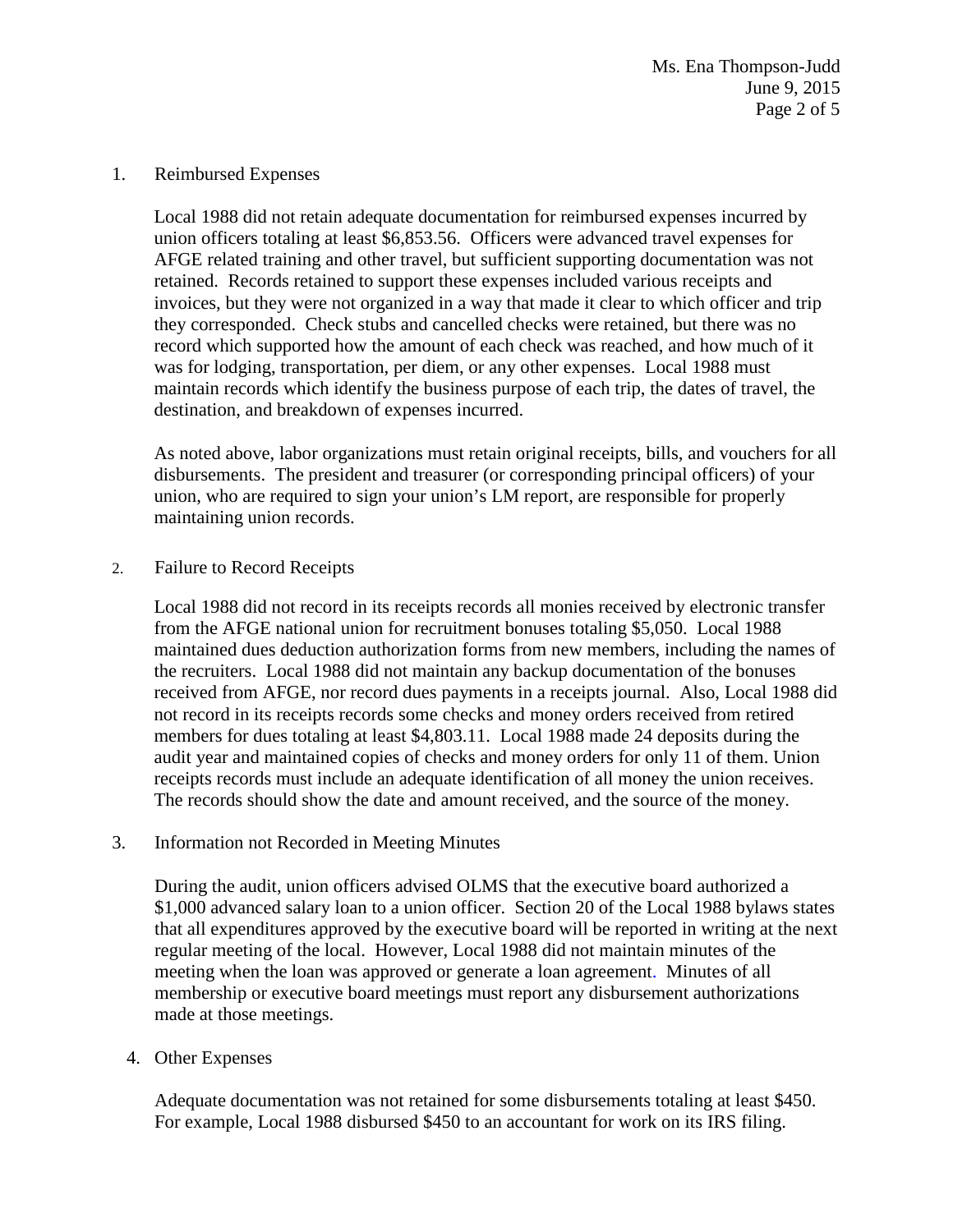However, no invoice or other supporting documentation could be found in the records for that disbursement. As noted above, labor organizations must retain original receipts, bills, and vouchers for all disbursements.

Based on your assurance that Local 1988 will retain adequate documentation in the future, OLMS will take no further enforcement action at this time regarding the above violations.

# Reporting Violations

Pursuant to 29 C.F.R., Section 458.3, the reporting requirement under 29 C.F.R. Section 403.2 (see Section 201(b) of the Labor-Management Reporting and Disclosure Act (LMRDA)) is made applicable to labor organizations subject to the requirements of the CSRA. This provision requires labor organizations to file annual financial reports that accurately disclose their financial condition and operations. The audit disclosed a violation of this requirement. The Labor Organization Annual Report (Form LM-3) filed by Local 1988 for the fiscal year ended December 31, 2014, was deficient in the following areas:

1. Failure to Itemize Receipts

Local 1988 did not properly report some receipts in Statement B. The audit found that \$5,050 was received from the AFGE national union for recruitment bonuses. Local 1988 reported all receipts under Item 38, (Dues). Local 1988 should have reported \$5,050 in Item 43 (Other Receipts).

2. Failure to File Bylaws

Pursuant to 29 C.F.R. Section 458.3, the requirement under 29 C.F.R. Section 402.4 implementing LMRDA Section 201(a) is made applicable to labor organizations subject to the requirements of the CSRA. This provision requires labor organizations to file copies of any revised constitution and bylaws when it files its annual financial report. The audit disclosed a violation of this requirement. Local 1988 amended its constitution and bylaws in 2013, but did not file the required copies with its LM report for that year.

Local 1988 has now filed an amended LM-2 for 2013 and attached a copy of its constitution and bylaws.

3. Loans to Officers

Local 1988 did not answer Item 18 "Yes" if any officer, employee, or member owed your organization, together with any subsidiary organization, more than \$250 at any time during the reporting period. The audit disclosed that Local 1988 made a \$1,000 loan in the form of a salary advance to a union officer. The union must report in Item 56 the name of each individual and the amount each individual owed at the end of the reporting period. Also report in Item 56 the purpose, terms for repayment, and any security for each such loan.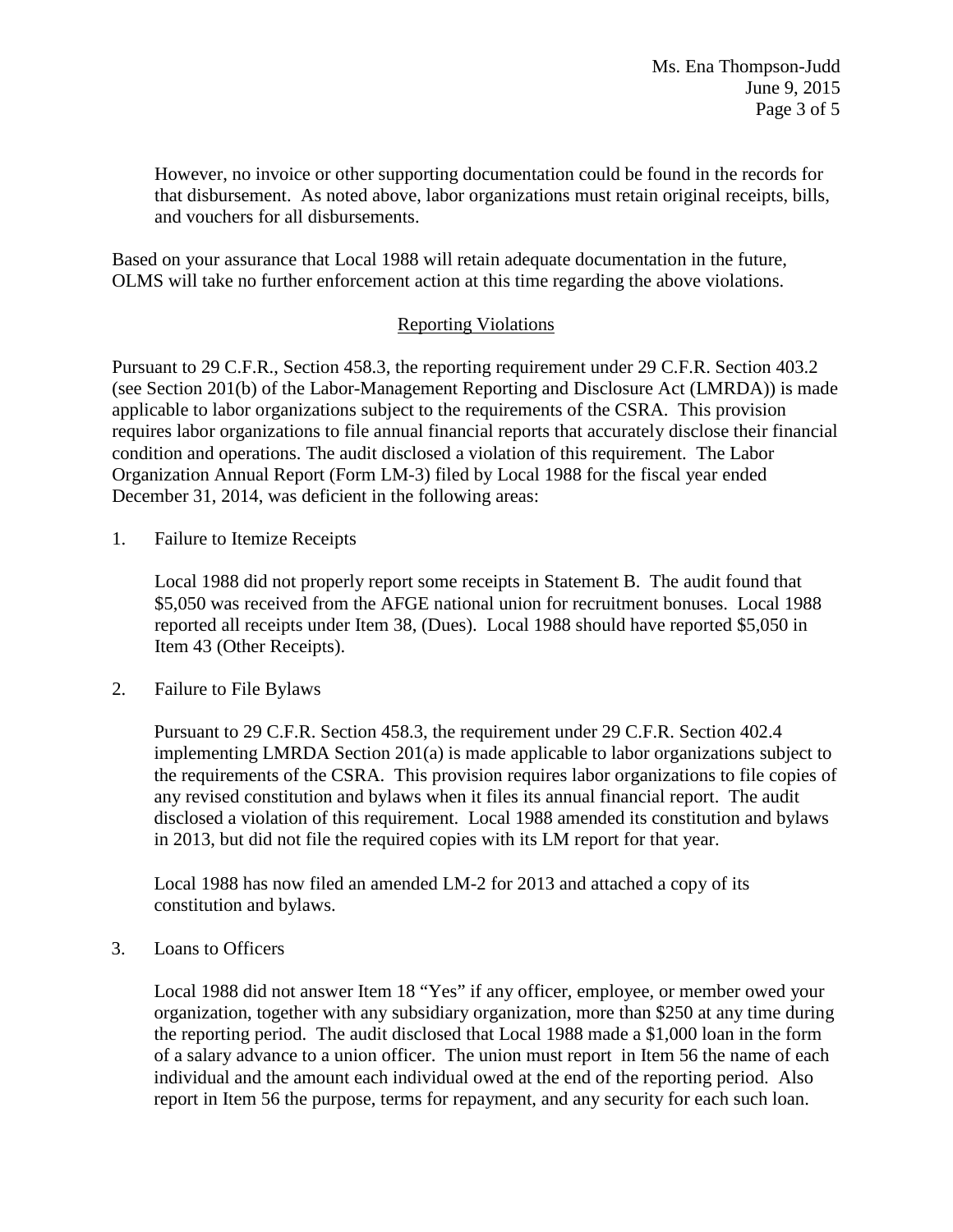Note: Advances, including salary advances, are considered loans and must be reported in Item 26 (Loans Receivable) and Item 53 (Loans Made).

Local 1988 has now filed an amended LM-3 for 2014.

# Other Issues

1. Loans not Approved by Membership

The executive board approved an advanced salary loan for a union officer. This was in violation of the local's bylaws which state that expenditures in excess of \$500 per month must have prior approval of the local's members, either as authorized by the budget approved by the local or by separate vote of the local's members. This also violated AFGE policy. The AFGE Financial Officers manual states that the executive board cannot approve loans; loans must be approved by the membership. Local 1988 must follow appropriate guidelines for approving and granting loans.

2. Duplicate Receipts

Retired members of Local 1988 pay dues directly to the union. Union officers do not issue receipts to dues payers. OLMS recommends that Local 1988 use a duplicate receipt system where the union issues original pre-numbered receipts to all members who make payments directly to the union and retains copies of those receipts. A duplicate receipt system is an effective internal control because it ensures that a record is created of income which is not otherwise easily verifiable. If more than one duplicate receipt book is in use, the union should maintain a log to identify each book, the series of receipt numbers in each book, and to whom each book is assigned.

3. Insufficient Number of Meetings Held

During the audit, union officers advised OLMS that Local 1988 holds membership and executive board meetings every month except for July, August, and months when executive board members are traveling. Section 2 of the Local 1988 bylaws states that regular meetings of the local shall be held on the third Thursday of the month. Section 20 states that the executive board shall meet every month. Out of a possible 24 meetings (12 membership and 12 executive board), Local 1988 provided seven meeting minutes (five membership, one special district caucus nomination, and one executive board). Local 1988 should hold the number of meetings required by its bylaws.

4. Travel Expense Policy

The audit revealed that Local 1988 does not have a clear policy regarding the types of travel expenses personnel may claim for reimbursement. OLMS recommends that unions adopt written guidelines concerning such matters.